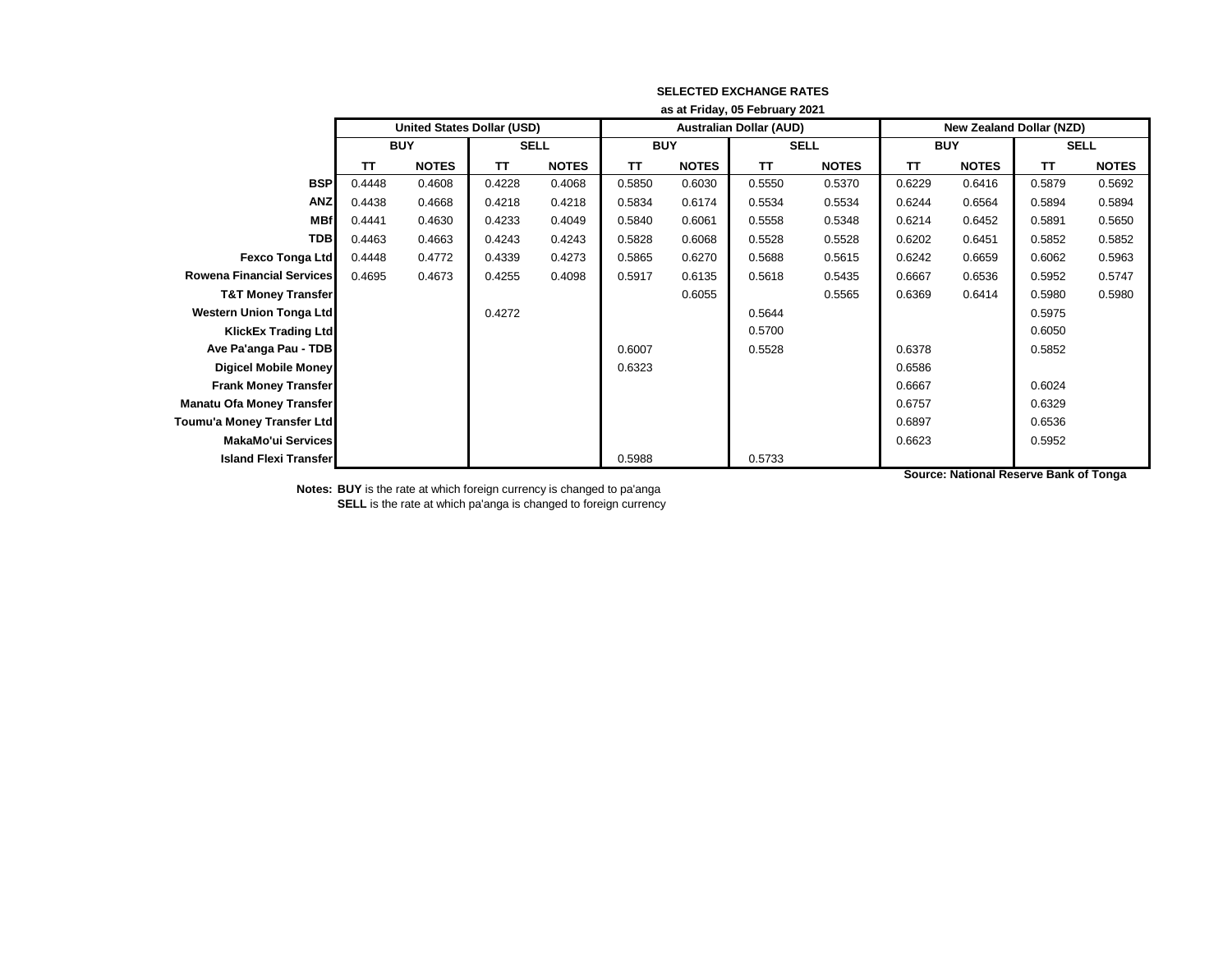|                                  | as at Friday, 12 February 2021 |                                   |             |              |            |              |                                |              |                                 |              |             |              |
|----------------------------------|--------------------------------|-----------------------------------|-------------|--------------|------------|--------------|--------------------------------|--------------|---------------------------------|--------------|-------------|--------------|
|                                  |                                | <b>United States Dollar (USD)</b> |             |              |            |              | <b>Australian Dollar (AUD)</b> |              | <b>New Zealand Dollar (NZD)</b> |              |             |              |
|                                  | <b>BUY</b>                     |                                   | <b>SELL</b> |              | <b>BUY</b> |              | <b>SELL</b>                    |              | <b>BUY</b>                      |              | <b>SELL</b> |              |
|                                  | TТ                             | <b>NOTES</b>                      | TT          | <b>NOTES</b> | ΤT         | <b>NOTES</b> | ΤT                             | <b>NOTES</b> | TT                              | <b>NOTES</b> | <b>TT</b>   | <b>NOTES</b> |
| <b>BSP</b>                       | 0.4467                         | 0.4627                            | 0.4247      | 0.4087       | 0.5765     | 0.5945       | 0.5465                         | 0.5285       | 0.6197                          | 0.6384       | 0.5847      | 0.5660       |
| <b>ANZ</b>                       | 0.4457                         | 0.4687                            | 0.4237      | 0.4237       | 0.5747     | 0.6087       | 0.5447                         | 0.5447       | 0.6215                          | 0.6535       | 0.5865      | 0.5865       |
| <b>MBf</b>                       | 0.4461                         | 0.4651                            | 0.4252      | 0.4065       | 0.5754     | 0.5988       | 0.5473                         | 0.5263       | 0.6182                          | 0.6410       | 0.5859      | 0.5618       |
| <b>TDB</b>                       | 0.4482                         | 0.4682                            | 0.4262      | 0.4262       | 0.5751     | 0.5991       | 0.5451                         | 0.5451       | 0.6183                          | 0.6432       | 0.5833      | 0.5833       |
| <b>Fexco Tonga Ltd</b>           | 0.4467                         | 0.4793                            | 0.4358      | 0.4292       | 0.5772     | 0.6177       | 0.5594                         | 0.5531       | 0.6207                          | 0.6624       | 0.6021      | 0.5932       |
| <b>Rowena Financial Services</b> | 0.4695                         | 0.4695                            | 0.4292      | 0.4115       | 0.5917     | 0.6061       | 0.5525                         | 0.5348       | 0.6667                          | 0.6494       | 0.5917      | 0.5714       |
| <b>T&amp;T Money Transfer</b>    |                                |                                   |             |              |            | 0.5994       |                                | 0.5514       | 0.6369                          | 0.6424       | 0.5980      | 0.5980       |
| MoneyGram - BSP                  | 0.4603                         |                                   |             |              | 0.5890     |              |                                |              | 0.6509                          |              |             |              |
| Western Union Tonga Ltd          |                                |                                   | 0.4281      |              |            |              | 0.5542                         |              |                                 |              | 0.5925      |              |
| <b>KlickEx Trading Ltd</b>       |                                |                                   |             |              |            |              | 0.5630                         |              |                                 |              | 0.6030      |              |
| Ave Pa'anga Pau - TDB            |                                |                                   |             |              | 0.5888     |              | 0.5451                         |              | 0.6317                          |              | 0.5833      |              |
| <b>Frank Money Transfer</b>      |                                |                                   |             |              |            |              |                                |              | 0.6667                          |              | 0.6024      |              |
| <b>Manatu Ofa Money Transfer</b> |                                |                                   |             |              |            |              |                                |              | 0.6667                          |              | 0.6250      |              |
| Toumu'a Money Transfer Ltd       |                                |                                   |             |              |            |              |                                |              | 0.6897                          |              | 0.6536      |              |
| MakaMo'ui Services               |                                |                                   |             |              |            |              |                                |              | 0.6579                          |              | 0.5952      |              |
| <b>Island Flexi Transfer</b>     |                                |                                   |             |              | 0.5917     |              | 0.5661                         |              |                                 |              |             |              |

**Notes: BUY** is the rate at which foreign currency is changed to pa'anga

**SELL** is the rate at which pa'anga is changed to foreign currency

**Source: National Reserve Bank of Tonga**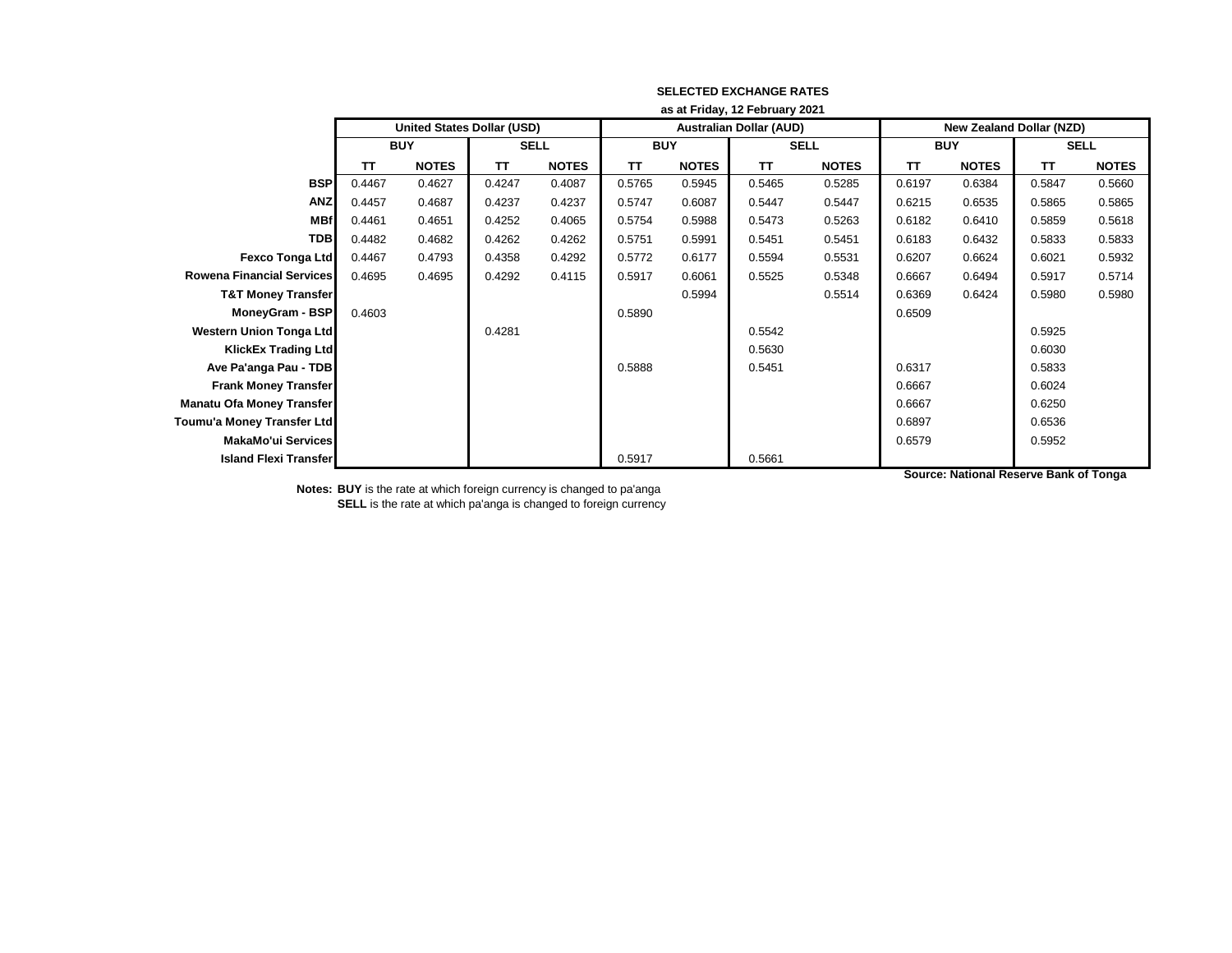|                                  | as at Friday, 19 February 2021 |                                   |             |              |            |              |                                |              |                          |              |             |              |
|----------------------------------|--------------------------------|-----------------------------------|-------------|--------------|------------|--------------|--------------------------------|--------------|--------------------------|--------------|-------------|--------------|
|                                  |                                | <b>United States Dollar (USD)</b> |             |              |            |              | <b>Australian Dollar (AUD)</b> |              | New Zealand Dollar (NZD) |              |             |              |
|                                  | <b>BUY</b>                     |                                   | <b>SELL</b> |              | <b>BUY</b> |              | <b>SELL</b>                    |              | <b>BUY</b>               |              | <b>SELL</b> |              |
|                                  | <b>TT</b>                      | <b>NOTES</b>                      | <b>TT</b>   | <b>NOTES</b> | <b>TT</b>  | <b>NOTES</b> | <b>TT</b>                      | <b>NOTES</b> | <b>TT</b>                | <b>NOTES</b> | <b>TT</b>   | <b>NOTES</b> |
| <b>BSP</b>                       | 0.4454                         | 0.4614                            | 0.4234      | 0.4074       | 0.5734     | 0.5914       | 0.5434                         | 0.5254       | 0.6183                   | 0.6370       | 0.5833      | 0.5646       |
| <b>ANZ</b>                       | 0.4444                         | 0.4674                            | 0.4224      | 0.4224       | 0.5718     | 0.6058       | 0.5418                         | 0.5418       | 0.6204                   | 0.6524       | 0.5854      | 0.5854       |
| <b>MBf</b>                       | 0.4447                         | 0.4630                            | 0.4239      | 0.4049       | 0.5723     | 0.5952       | 0.5442                         | 0.5236       | 0.6168                   | 0.6410       | 0.5845      | 0.5618       |
| <b>TDB</b>                       | 0.4469                         | 0.4669                            | 0.4249      | 0.4249       | 0.5722     | 0.5962       | 0.5422                         | 0.5422       | 0.6174                   | 0.6423       | 0.5824      | 0.5824       |
| <b>Fexco Tonga Ltd</b>           | 0.4454                         | 0.4778                            | 0.4345      | 0.4279       | 0.5747     | 0.6142       | 0.5574                         | 0.5500       | 0.6201                   | 0.6609       | 0.6017      | 0.5918       |
| <b>Rowena Financial Services</b> | 0.4695                         | 0.4673                            | 0.4274      | 0.4115       | 0.5917     | 0.6024       | 0.5495                         | 0.5319       | 0.6667                   | 0.6494       | 0.5917      | 0.5714       |
| <b>T&amp;T Money Transfer</b>    |                                |                                   |             |              |            | 0.5962       |                                | 0.5514       | 0.6369                   | 0.6421       | 0.5980      | 0.5980       |
| MoneyGram - BSP                  | 0.4595                         |                                   |             |              | 0.5864     |              |                                |              | 0.6509                   |              |             |              |
| Western Union Tonga Ltd          |                                |                                   | 0.4192      |              |            |              | 0.5394                         |              |                          |              | 0.5787      |              |
| <b>KlickEx Trading Ltd</b>       |                                |                                   |             |              |            |              | 0.5590                         |              |                          |              | 0.6030      |              |
| Ave Pa'anga Pau - TDB            |                                |                                   |             |              | 0.5859     |              | 0.5244                         |              | 0.6307                   |              | 0.5824      |              |
| <b>Digicel Mobile Money</b>      |                                |                                   |             |              | 0.5894     |              |                                |              | 0.6347                   |              |             |              |
| <b>Manatu Ofa Money Transfer</b> |                                |                                   |             |              |            |              |                                |              | 0.6667                   |              | 0.6250      |              |
| Toumu'a Money Transfer Ltd       |                                |                                   |             |              |            |              |                                |              | 0.6897                   |              | 0.6536      |              |
| <b>MakaMo'ui Services</b>        |                                |                                   |             |              |            |              |                                |              | 0.6623                   |              | 0.5952      |              |
| <b>Island Flexi Transfer</b>     |                                |                                   |             |              | 0.5848     |              | 0.5634                         |              |                          |              |             |              |
| Tonga Post Ltd                   | 0.4507                         |                                   |             |              |            |              |                                |              |                          |              |             |              |

**Notes: BUY** is the rate at which foreign currency is changed to pa'anga **SELL** is the rate at which pa'anga is changed to foreign currency **Source: National Reserve Bank of Tonga**